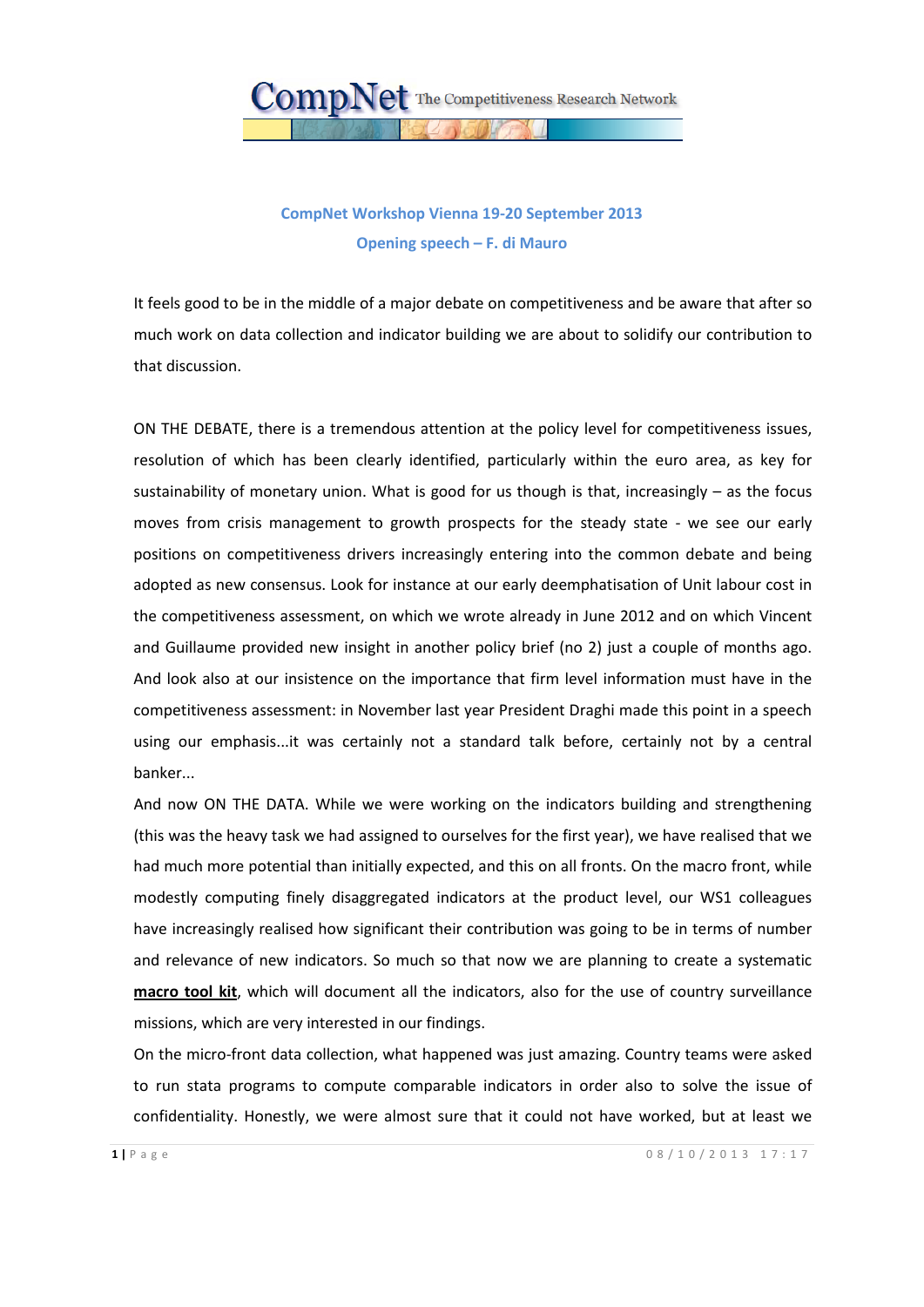would have built a case for a dedicated new survey (you recall we were thinking to propose an EFIGE 2). Reality was very different. Not only data were actually available, but there were also colleagues - lots of them - in 15 country teams with an incredible dedication in having these individual data talking to each other using rigorous, homogenous procedures. I am just making a very long story short - out of more than 10 months of hard work -, but what we got now is one of the most advanced (and possibly the most advanced) and statistically significant set of comparative firm level productivity indicators for the EU ever set up. I would propose a hand for the country teams involved in this...very proud of this work. Paloma will detail later, but since I am talking first I cannot resist to anticipate that detailed data validation show that data are highly representative of the population and that the coverage is superior to other, such as the famous Amadeus data base. Again this is incredible. And an incredible base for path-breaking research ESCB generated.

On the cross border front, also we have made further advances in completing the mapping of European global value chains, with the paper by Rita, Joao and Robert and their data to be released soon. We also had a policy brief published on the implication of GVC for competitiveness last month. I am also glad that we have Marcel Timmer intervening in our event tomorrow. I trust that CompNet can collaborate with him on developing further on the exciting work he will present to us, including for instance intersecting Input-output and our firm level data base...

Let me turn now to the way forward and tackle two issues: the focus and the kind of work we want to deliver.

First, one word on our focus. We must be more proactively conscious of the immediate relevance our research has on the core monetary policy function of our supporting institutions. This is happening already of course. The analysis of productivity dynamics we are conducting with the novel firm level indicators provides for instance critical insights on structural aspects of EU economies. Our work can serve identify sources of persistently diverging economic developments across member states, which have immediate impact on the way monetary policy transmission takes place across EA member states. On the positive front, the analysis can offer specific indications on the factors and thus needed policy actions supporting potential growth amid heterogeneity across countries. Some of these aspects are clearly spelled out in a strategy paper /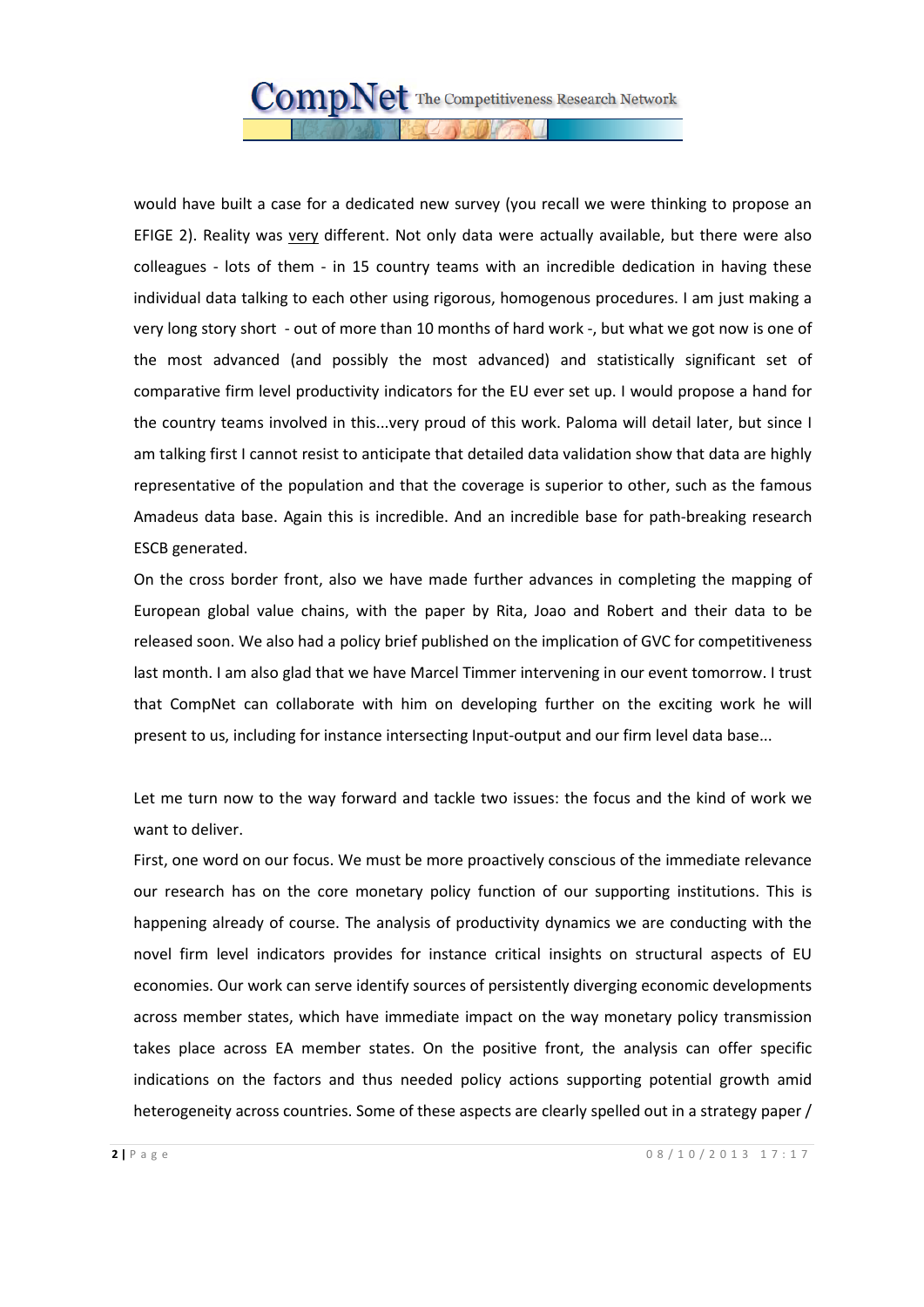

research questions we have developed after a meeting of CompNet Advisors Board last June (a hard copy is available here and posted in our website).

Second, let me turn on the KIND OF WORK (which should be by now more Cross country and cross workstream) After more than one year of activity, CompNet is certainly at a turning point. Particularly on the firm level analysis front, as cross country data are now available, there is little scope left for country-specific studies. The reason to have those, and by now we have several working papers in our series, was to present approaches and results coming from detailed firm level analysis. Now the time has come however to extend such methodologies and approaches for comparative studies including the largest number of countries as possible. For that we have initiated already an inventory of data availability and results are very promising. As it will be better defined over the course of this workshop and reported then by Paloma and Antoine at the end of tomorrow, there are some modules already in the pipeline. The first module for instance will match our productivity data base to trade data, at the sector level (Giorgio and Matteo), and at the firm level. With that analysis we will be able to provide unique insights on how trade results relates to structure and composition of firms within countries and sectors including their size and cost structure. A second module - there will be some early report today - will match productivity with financing constraints, and yet other modules will look at the role of innovation as well as regulation. It is obvious that the potential for original research and relevant policy messages is enormous. We would just need to select priorities with well-defined policy questions. What I recommend, however, is to be at least at first, very parsimonious - although this implies less ambitious - in terms of additional data needs. This in order to enlarge to the extent possible the set of countries which can participate and make sure that further involvement of country terms is not too burdensome. The overall priority for everybody must be CLEAR, i.e. emphasise the cross country comparison, de-emphasize the country-specific detail. Only in doing so we will be able to fully bring the firm level analysis from somewhat esoteric discipline to full-fledged support for policy making, particularly in the EU context.

More comparative studies will also allow CompNet to be more visible and recognised by the scientific and policy community. On that, we have to be honest with ourselves. So far, there was a lot of attention and interest for our work, our concepts and ambitions.... but still, little, too little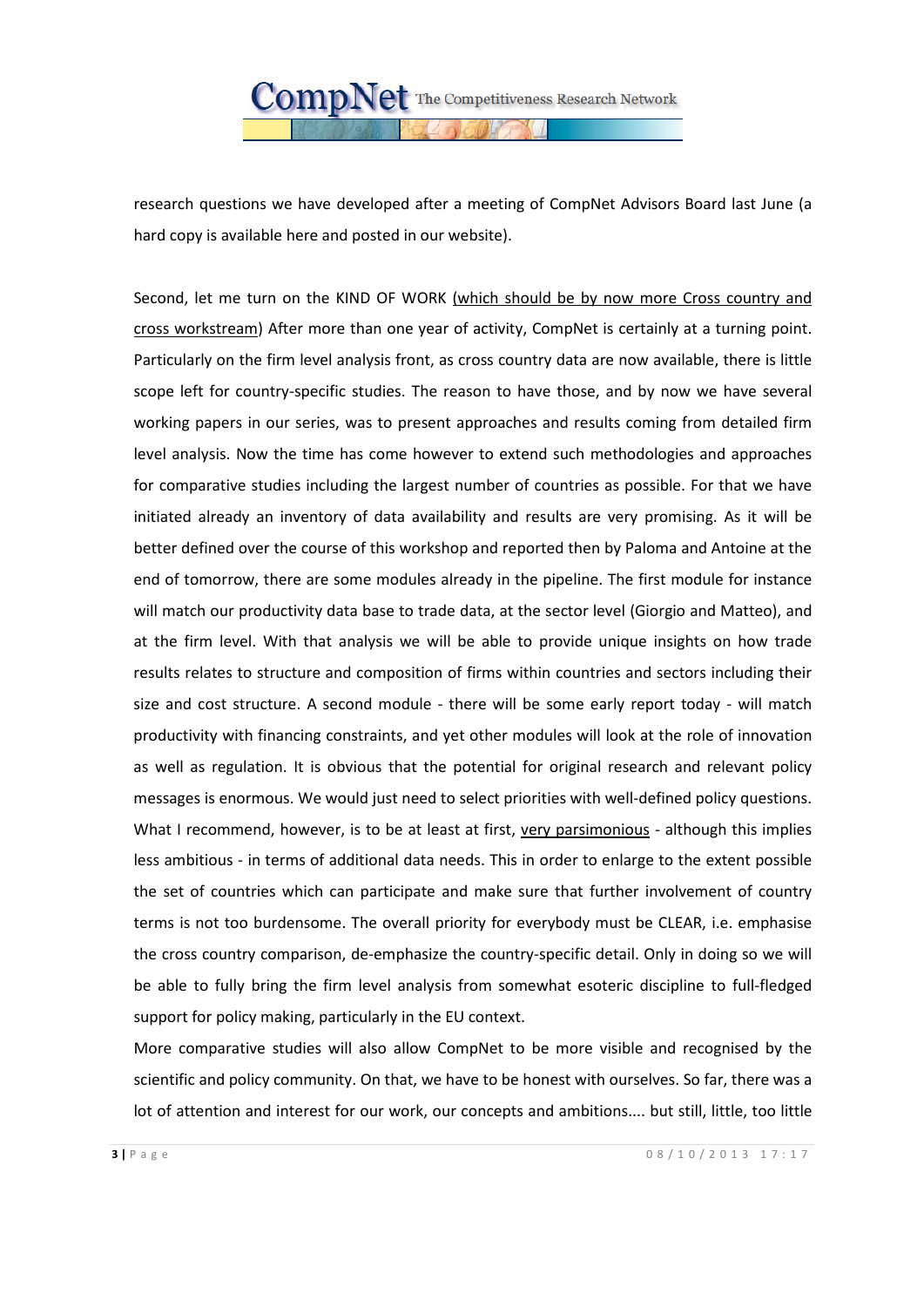reference to our work in academic and policy circles. Now is time to turn this around. Again, we can do that rather easily. By using our unique position of managing novel data bases and having also established a method of cross team work centrally coordinated, we certainly can soon achieve a level of exposure commensurate with the level of efforts we are putting on our mission. Our aim must be to have CompNet research becoming a well-recognised benchmark in competitiveness assessment. We can achieve that.

In this context it is exciting to report that we are keeping getting increasing interest from external parties to join our firm level data collection exercise. For instance, ISTAT, the Italian statistical agency, has already provided data. All of this happened in a matter of few weeks. Others have asked to join (Denmark, .....). We are also in contact with the OECD to possibly match our data base on productivity with their firm level data set on employment dynamics. Such great interest for our work will help us out enlarge and deepen our understanding of competitiveness drivers and improve our capacity to provide solid policy advice to our masters.

On the kind of work to be done, let me also mention another important dimension, i.e. the crossworkstream dimension. For obvious reasons - as we were building indicators - the workstreams have been working a bit in isolation over the initial months. Now is time to change this and look for interaction. One example - already developed in the do.file methodological paper – is the work connecting firm level productivity indicators with macro trade results aggregated at the sector and country level. One policy question they are looking is: how much does it matter size for export results? Another interesting example of interaction is the on-going work (coordinated within WS1) on the car industry looked at using the three dimensions (macro, micro and cross borders). Again, having under the same umbrella of the network different economists with such different skills and interests - but with the same ultimate goal - is a golden opportunity to all of us. We should grab it.

## Conclusions and some revamping in the organisation

We have experienced exciting developments and we are entering in the second final part of our operations. Our aim is to consolidate the work up to the end of next year to be able to prepare a final report and have a concluding conference in March 2015. We have a considerable critical